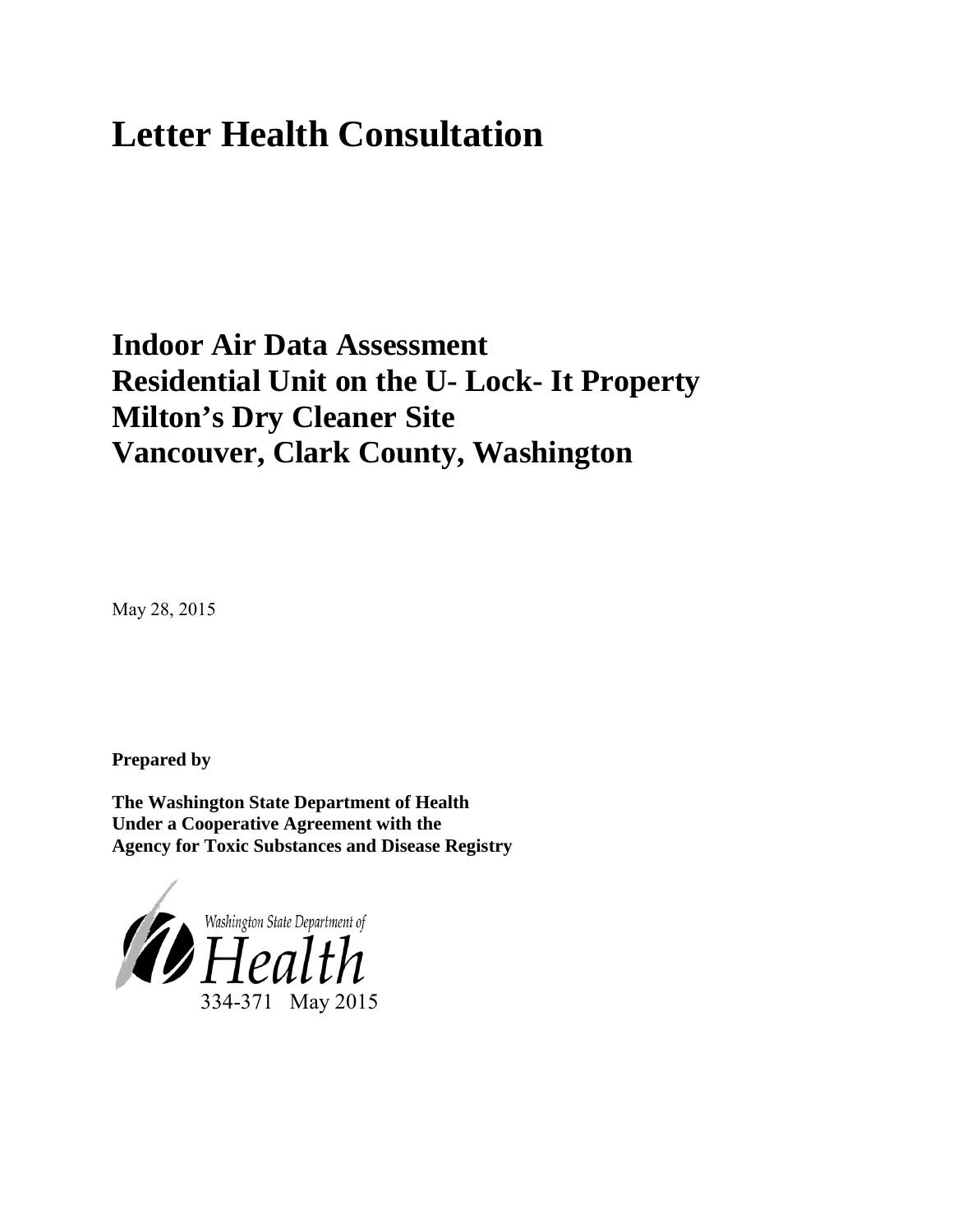## **Foreword**

The Washington State Department of Health (DOH) prepared this health consultation in accordance with the Agency for Toxic Substances and Disease Registry (ATSDR) methodologies and guidelines. Health consultations are initiated in response to health concerns raised by community members or agencies about exposure to hazardous substances released into the environment. The health consultation summarizes our health findings and if needed, provides steps or actions to protect public health.

The findings in this report are relevant to conditions at the site during the time the report was written. It should not be relied upon if site conditions or land use changes in the future.

This report was supported by funds provided through a cooperative agreement with the ATSDR, U.S. Department of Health and Human Services. The findings and conclusions in these reports are those of the author(s) and do not necessarily represent the views of the ATSDR or the U.S. Department of Health and Human Services. This document has not been revised or edited to conform to agency standards.

Use of trade names is for identification only and does not imply endorsement by state or federal health agencies.

For additional information, please contact us at 1-877-485-7316 or visit our web site at [www.doh.wa.gov/consults.](http://www.doh.wa.gov/consults)

For persons with disabilities, this document is available on request in other formats. To submit a request, please call 1-800-525-0127 (TDD/TTY call 711). For more information about ATSDR, contact the CDC Information Center at 1-800-CDC-INFO (1-800-232-4636) or visit the agency's web site at [www.atsdr.cdc.gov.](http://www.atsdr.cdc.gov/)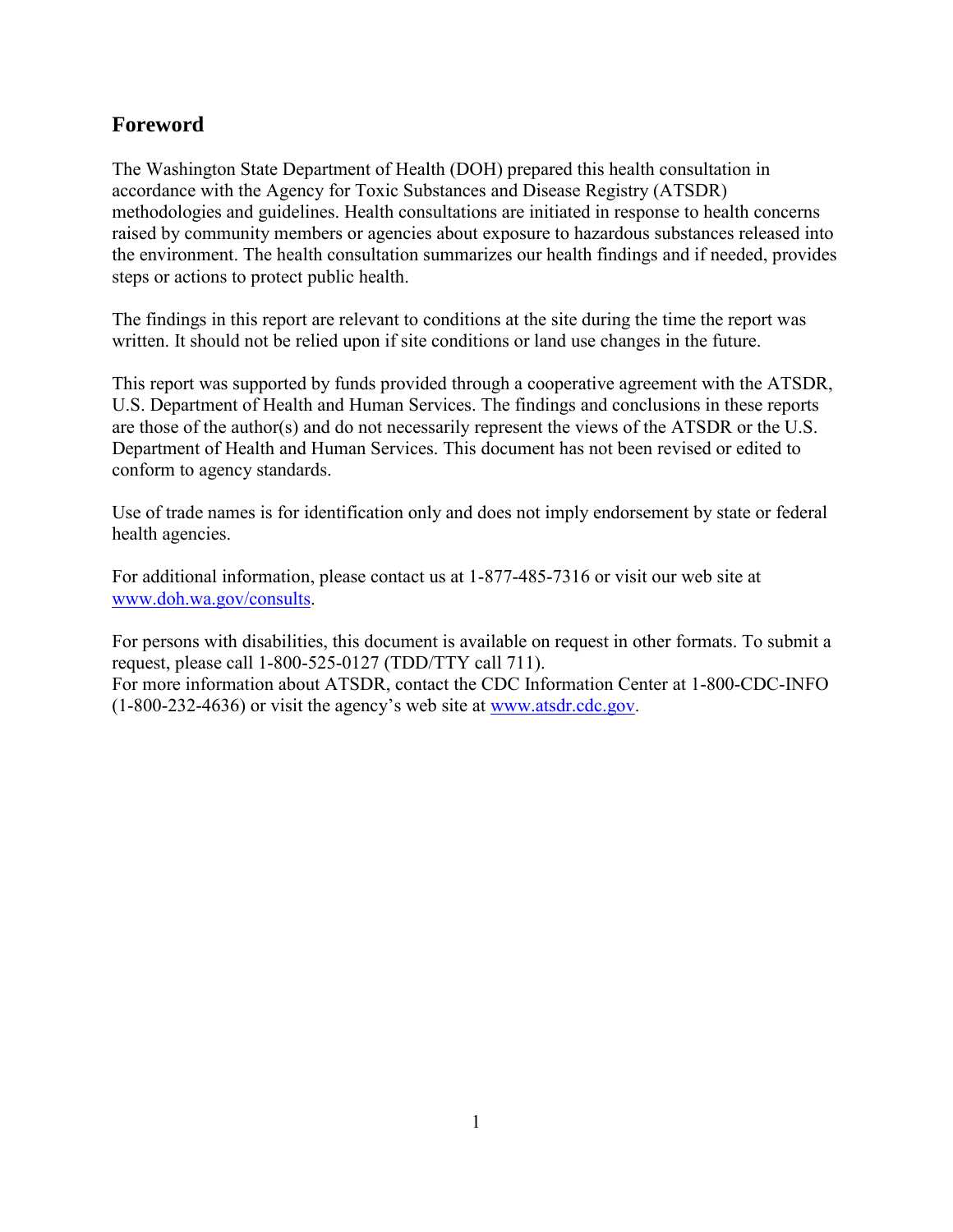

#### DEPARTMENT OF HEALTH OFFICE OF ENVIRONMENTAL PUBLIC HEALTH SCIENCES *243 Israel Road SE PO Box 47846 Olympia, Washington 98504-7846 TDD Relay Service: 1-800-833-6388*

May 28, 2015

Steve Teel Washington State Department of Health Toxics Cleanup Program Southwest Regional Office PO Box 47775 Olympia, WA 98504-7775

Re: Letter Health Consultation Milton's Dry Cleaner Site Indoor Air Data Assessment Residential Unit on the U- Lock- It Property Vancouver, Clark County, Washington

Dear Mr. Teel:

The Washington Department of Health (DOH) conducted this health consultation at the request of the Washington Department of Ecology (Ecology). The purpose of the health consultation is to evaluate whether the levels of the dry cleaning chemical tetrachloroethylene (PCE) and some of its breakdown products found in indoor air at the U-Lock-It residence in February 2015 might pose an inhalation health threat. The U-Lock-It facility is located on the Milton's Dry Cleaners site where, in the past, PCE was released to soil and groundwater.

DOH concludes that breathing in the contaminants detected in indoor air is not expected to harm people's health. The reason for this is because the levels found in indoor air are below levels considered to be an acute (14 days or less), intermediate (15 to 365 days), or chronic (more than 365 days) health concern. DOH recommends conducting additional indoor air testing in the residence beginning in early summer 2015 and then quarterly until the vapor mitigation system has been installed to confirm that levels remain below levels of health concern. DOH also recommends conducting indoor air testing at an appropriate frequency prior to and during the vapor mitigation system start-up as well as during long-term operation of the system.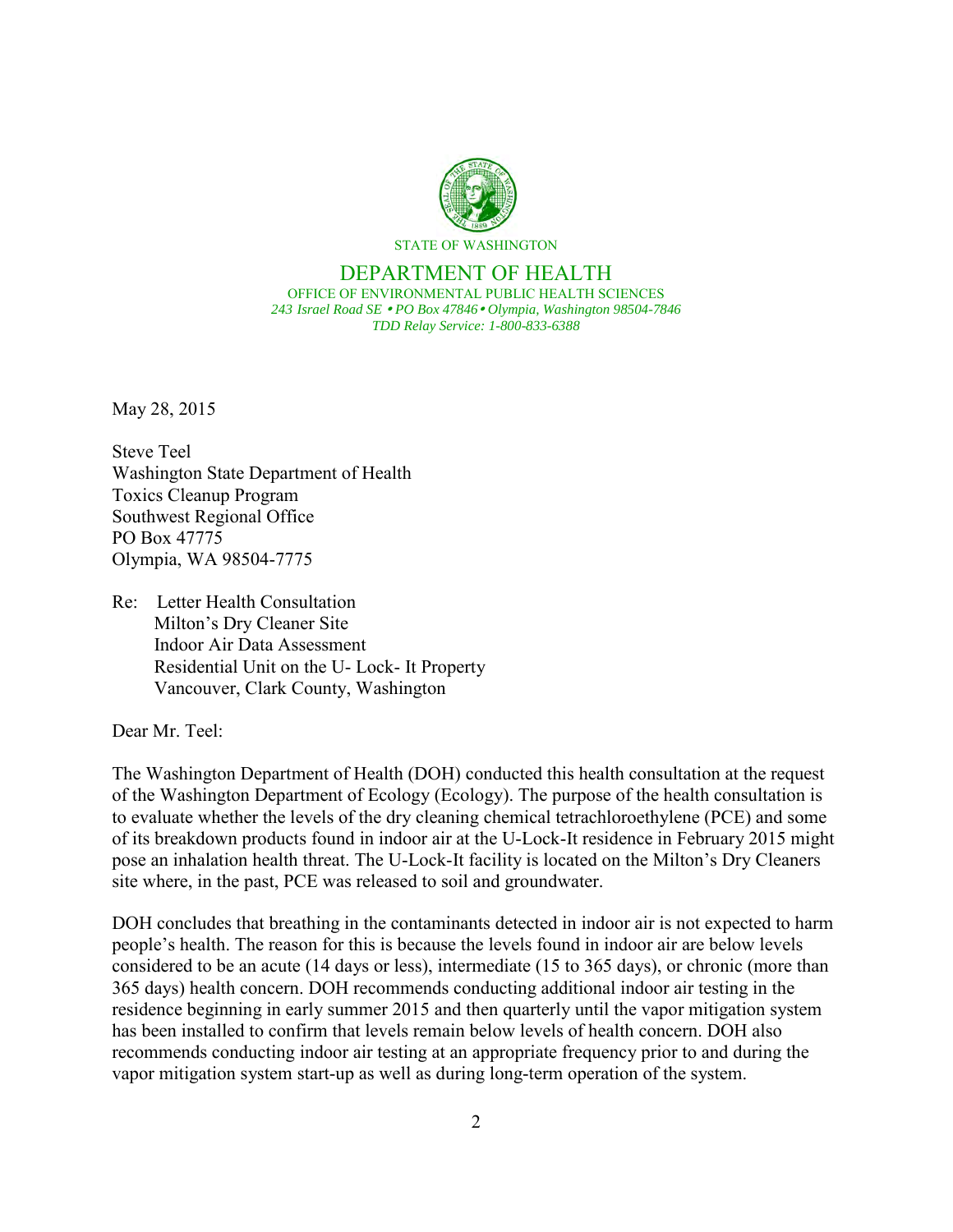DOH conducts health consultations under a cooperative agreement with the Agency for Toxic Subst[a](#page-0-0)nces and Disease Registry (ATSDR).<sup>a</sup>

## **Background**

The U-Lock-It facility is located at 6807 NE Fourth Plain Boulevard in Vancouver, Clark County, Washington (Figure 1). It is adjacent to the former Milton's Dry Cleaners where, in the past, PCE was released to soil and groundwater. Soil gas below the U-Lock-It residence and indoor air appear to be affected by those releases.

The U-Lock-It property was reportedly developed for its current use between 1974 and 1984 (1). It includes a mixed use building with a customer service lobby, company storage areas and a two-bedroom residence in the northern portion of the property (Figure 2). Seven self-storage buildings are located on the southern portion of the property. The facility manager is the only current occupant of the residence (2). Past residential occupancy is unknown.

PCE contaminated groundwater was found on the U-Lock-It property in early December 2014 (2). Soil gas testing was conducted below the building sub-slab in mid-December and again in February 2015. PCE and some of the PCE breakdown products were found in the soil gas samples. The highest PCE soil gas concentration (2,180 micrograms per cubic meter (ug/m3)) was detected in December. Twenty-four hour indoor air samples were also collected at five locations within the residence in February. The indoor air samples were collected using Summa canisters and were analyzed using EPA Method TO-15 in selected ion monitoring (SIM) mode.

Ecology is requiring the potentially liable party to install a vapor mitigation system to reduce the residential exposures to the chemicals that were detected above the Model Toxics Control Act (MTCA) air cleanup levels (3). These are regulatory levels set by Ecology to be protective of human health. When that system will be installed is uncertain; however, planning for this work has begun.

## **Discussion**

The February 2015 indoor air samples collected at the residence were analyzed for PCE and nine PCE breakdown products (Table 1). PCE and two of the possible breakdown products (trichloroethylene (TCE) and 1,2-Dichloroethane (1,2-DCA)) were found in all samples, while others were detected less frequently, or not at all (2).

## *Exposure Pathway*

 $\overline{a}$ 

<sup>&</sup>lt;sup>a</sup> ATSDR's health consultation process, which is used by DOH, differs from the risk assessment approach used by regulatory agencies, such as Ecology, when making site cleanup decisions. While both types of assessments attempt to address the potential human health effects of low-level environmental exposures, they are approached differently and are used for different purposes. Risk assessment is used by Ecology as part of site remedial investigations to determine how much site cleanup is needed, while DOH's assessment is intend to provide a more qualitative, less theoretical evaluation of possible public health hazards.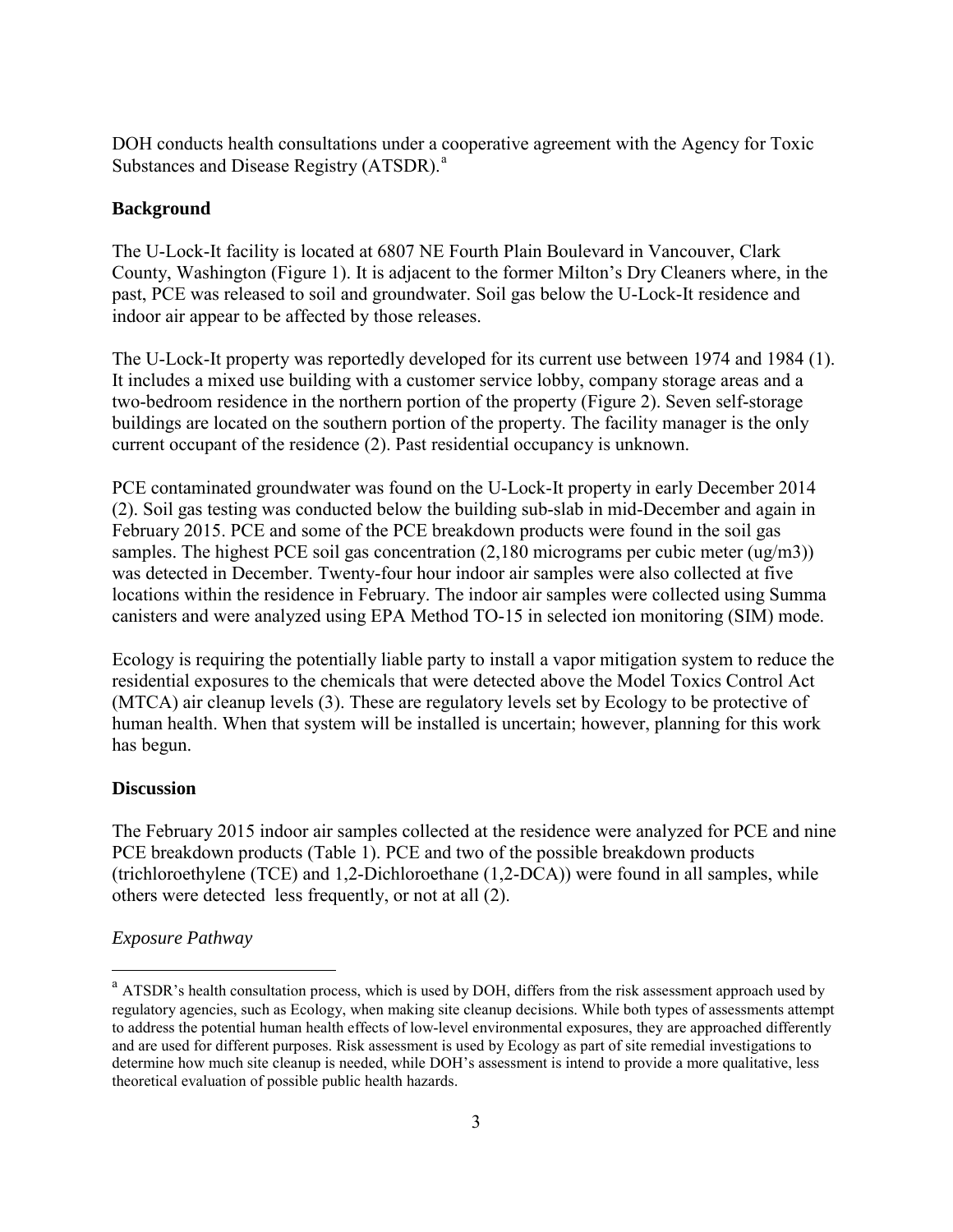Inhalation of PCE and its breakdown products is the only expected route of exposure for the occupant in the U-Lock-It residence.

### *Contaminants of Potential Health Concern*

DOH used a multi-step process to determine which of the ten contaminants tested for in indoor air might pose a possible health threat to the children and adults who might occupy the residence.

DOH first compared the highest concentrations of each contaminant found in the air in the residence to health comparison values. *Health comparison values are concentrations of contaminants that are unlikely to cause people to get sick. This is done to be protective of the most sensitive individuals (i.e., children and older adults). It is also done to account for our lack of certainty regarding the adverse health effects of low levels of contaminant exposure.* If a contaminant was noted as being less than a reporting limit, DOH compared the reporting limit to the health comparison values.

The primary air health comparison values used by DOH were ATSDR's cancer risk evaluation guides (CREGs) and environmental media evaluation guides (EMEGs) (4). The air CREG is the concentration of a contaminant in air that is expected to cause no more than one additional cancer in a million persons exposed over a lifetime. An EMEG is a concentration in air below which adverse non-cancer health effects are not expected to occur. When no ATSDR health comparison values were available, DOH used an Environmental Protection Agency (EPA) reference concentration (RfC) or regional screening level (RSL) for residential air (5). An EPA RfC is an estimate of a continuous human inhalation exposure (including sensitive subgroups) that is likely to be without significant risk of harmful non-cancer effects during a lifetime (6).

If a contaminant did not exceed the health comparison value, no further evaluation of that contaminant is necessary. This is because we do not expect those contaminants will pose a health threat. When a contaminant is found to be above a health comparison value, further evaluation is needed. *However, just because a contaminant was found above the comparison value does not necessarily mean it will cause people to get sick.* When a contaminant does not have a health comparison value available, a health comparison value for a contaminant similar in structure may be used as a substitute. If no substitute is available, the contaminant is further evaluated.

#### *Results*

As shown in Table 1, none of the contaminants exceeded the non-cancer health comparison values. As a result, no further assessment of the non-cancer health effects associated with these contaminants is necessary. However, the maximum amounts of PCE and 1,2-DCA found in indoor air in the residence exceeded the cancer health comparison values. Therefore, further assessment of the carcinogenic health threat posed by those two contaminants is needed*. It is important to understand that exceeding the cancer comparison value does not imply that people will develop cancer when exposed to these levels.* Further discussion of the cancer risk associated with these contaminants follows.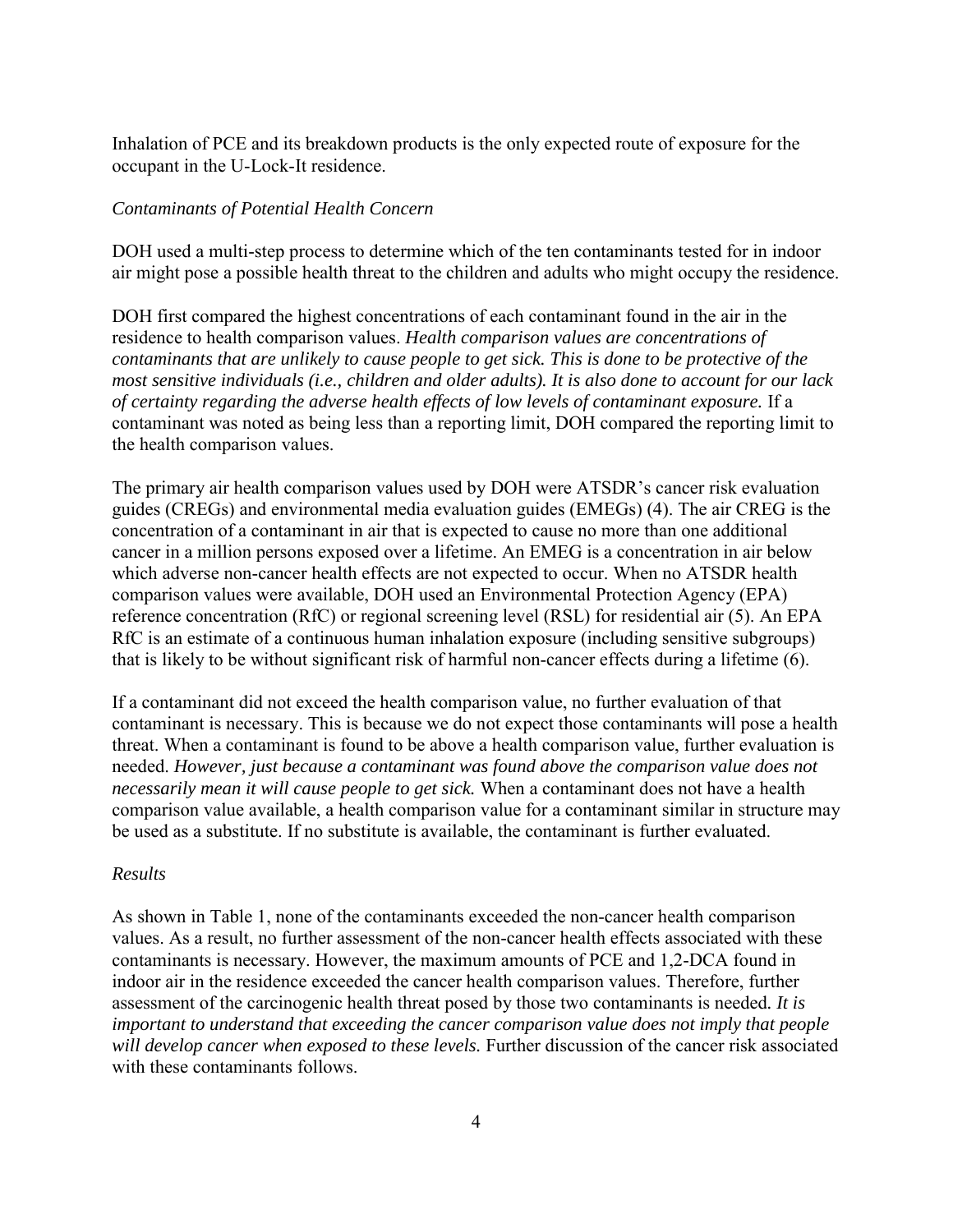#### Evaluating Cancer Risk

Some contaminants have the ability to increase a person's risk of developing cancer. Because current risk assessment practice assumes there is no "safe dose" of a carcinogen, any dose of a carcinogen will result in some additional increased cancer risk. Cancer risk estimates are not yes/no answers but measures of chance (probability). Such measures, however uncertain, are useful in determining the magnitude of a cancer threat.

Cancer is a common illness and its occurrence in a population increases with the age of the population. There are many different forms of cancer resulting from a variety of causes; not all are fatal. Approximately 1 in 3 to 1 in 2 people living in the United States will develop cancer at some point in their lives (7).

Cancer risk that is attributable to site-related contaminants can be described in quantitative and qualitative terms by considering the population size required for such an estimate to result in a single cancer case. Contaminants are considered to pose an increased cancer risk when the estimated cancer risk is greater than or equal to one additional cancer case per ten thousand persons exposed over a lifetime  $(\geq 1E-04)$ . One additional cancer case per million persons exposed over a lifetime to nine additional cancer cases per hundred thousand persons exposed over a lifetime (1E-06 to 9E-05) is considered a low cancer risk. A cancer risk is considered insignificant or indiscernible from background when the cancer risk estimate is less than one additional cancer per one million persons exposed over a lifetime (<1E-06).

For known or suspected carcinogens, EPA generally strives to achieve the lowest risk possible. EPA regulatory actions generally seek to keep exposure levels at concentrations that represent an upper-bound excess lifetime cancer risk to an individual between a target risk range of 1E-04 to 1E-06 using information on the relationship between dose and response.

To evaluate the inhalation cancer risk associated with PCE and 1,2-DCA found in indoor air at the U-Lock-It residence, DOH conservatively used the maximum detected concentration of each contaminant and estimated the risk using reasonable maximum exposure (RME) and central tendency exposure (CTE) scenarios. DOH also conservatively assumed that both children and adult exposures have occurred and that exposures would occur 52 weeks out of the year, 7 days per week, and 24 hours per day. Table 2 contains the formula for calculating the inhaled dose along with the input parameters.

The results of DOH's estimated cancer risk evaluation for the PCE and 1,2-DCA found in indoor air at the U-Lock-It residence are provided in Table 3. As noted in Table 3, the total RME and CTE cancer risks for someone exposed over 33 years beginning in childhood are as follows:

- RME: 3 additional cancer cases per 1,000,000 similarly exposed people.
- CTE: 2 additional cancer cases per 1,000,000 similarly exposed people.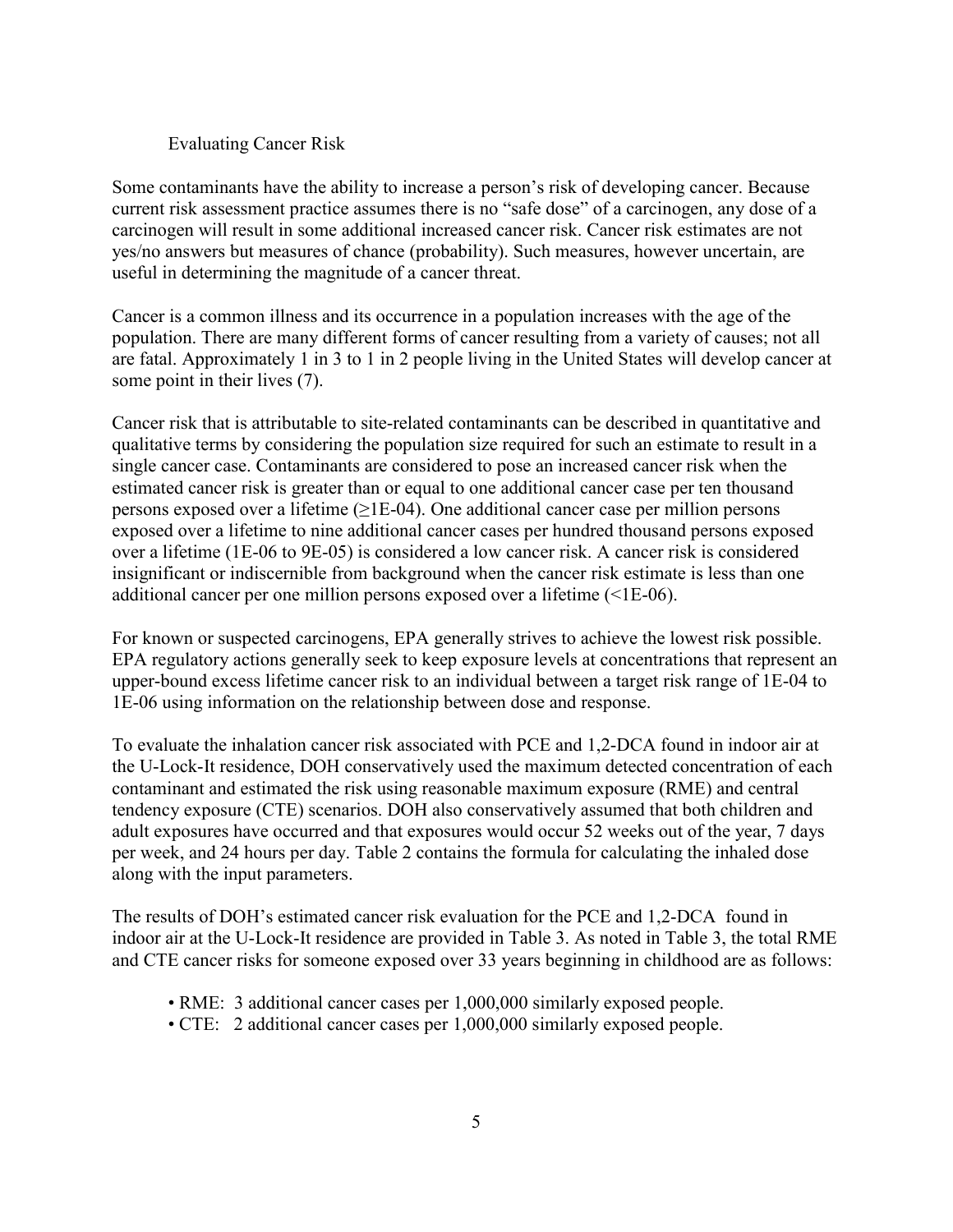As noted above, these cancer risks are considered low and below a level DOH considers a health threat. It is important to note that these estimates are for excess cancers that might result, in addition to, those normally expected in an unexposed population*. It is also important to note that these are estimated risks based on using the maximum indoor air concentration. The actual risk is likely lower and could be as low as zero.*

## **Conclusions**

DOH concludes that breathing in the contaminants detected in indoor air is not expected to harm people's health. The reason for this is because the levels found in indoor air are below levels considered to be an acute (14 days or less), intermediate (15 to 365 days), or chronic (more than 365 days) health concern.

## **Recommendations**

DOH recommends conducting additional indoor air testing in the residence beginning in early summer 2015 and then quarterly until the vapor mitigation system has been installed to confirm that levels remain below levels of health concern.

DOH also recommends conducting indoor air testing at an appropriate frequency prior to and during the vapor mitigation system start-up as well as during long-term operation of the system.

DOH appreciates this opportunity to assist Ecology with these health issues. Please contact me at 360-236-3373 if you have any questions.

Sincerely,

Barbara Trejo Health Assessor/Hydrogeologist LG/LHG Site Assessments Section

Enclosures (6)

cc: Joanne Snarski, Department of Health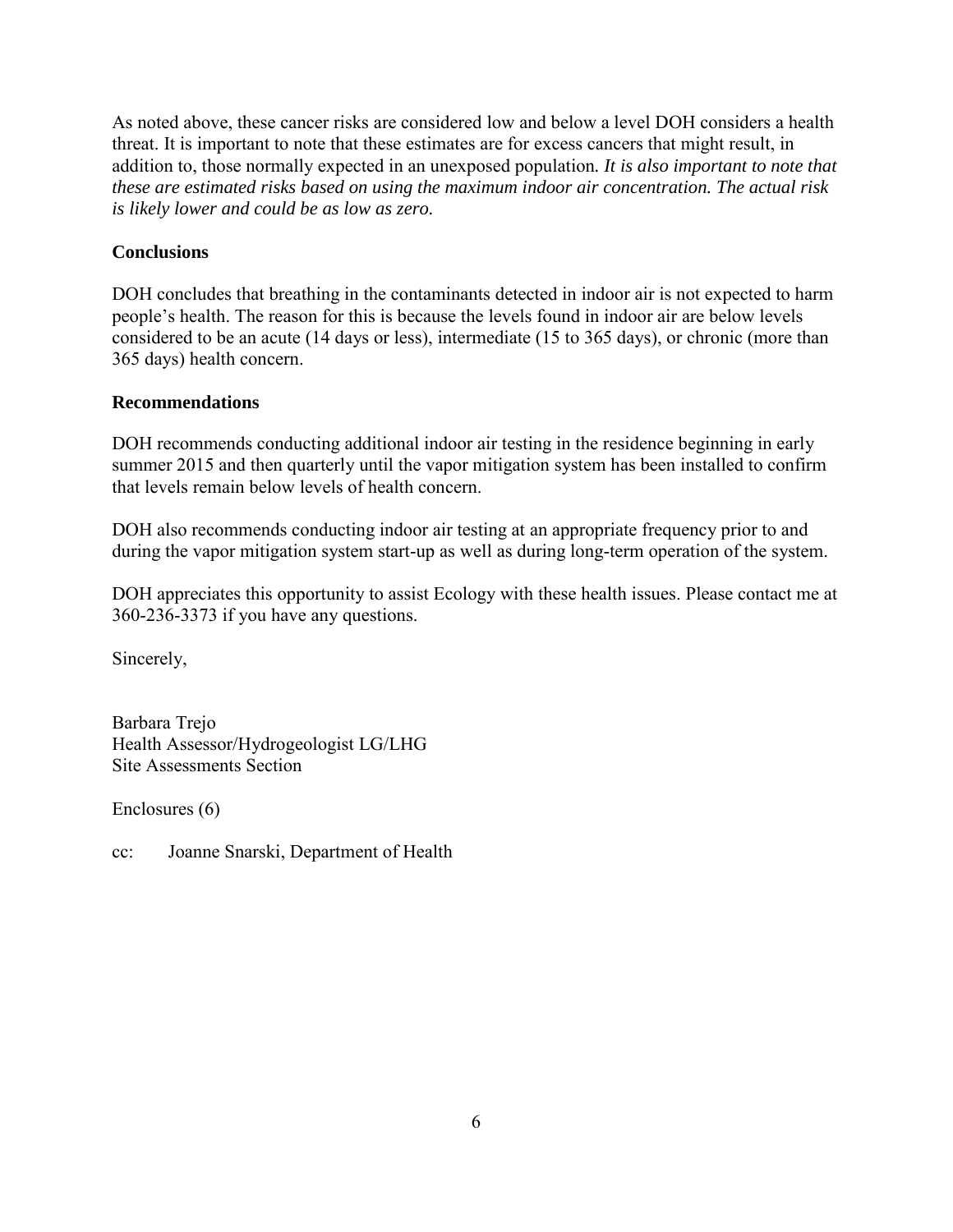## **References**

(1) PNG Environmental Inc. U-Lock-It Customer Service Building Revised Sampling and Analysis Plan. 10-28-2014.

(2) PNG Environmental Inc. U-Lock-It Figures\_Tables\_Appendices. 2015.

(3) Washington Department of Ecology. Requirement for Vapor Intrusion Mitigation, U-Lock-It Customer Service Building, Milton's Dry Cleaner Site, 4-20-2015.

(4) Agency for Toxics Substances and Disease Registry. Air Comparison Values. 3-2015

(5) U.S. Environmental Protection Agency. Regional Screening Level for Residential Air, 1- 2015. [http://www.epa.gov/region9/superfund/prg/.](http://www.epa.gov/region9/superfund/prg/)

(6) U.S. Environmental Protection Agency. Risk Assessment Guidance for Superfund: Volume I - Human Health Evaluation (Part B, Development of Risk-based Preliminary Remediation Goals). 4-1991.

(7) American Cancer Society. Cancer Facts & Figures 2012. [http://www.cancer.org/acs/groups/content/@epidemiologysurveilance/documents/document/acsp](http://www.cancer.org/acs/groups/content/@epidemiologysurveilance/documents/document/acspc-031941.pdf) [c-031941.pdf](http://www.cancer.org/acs/groups/content/@epidemiologysurveilance/documents/document/acspc-031941.pdf)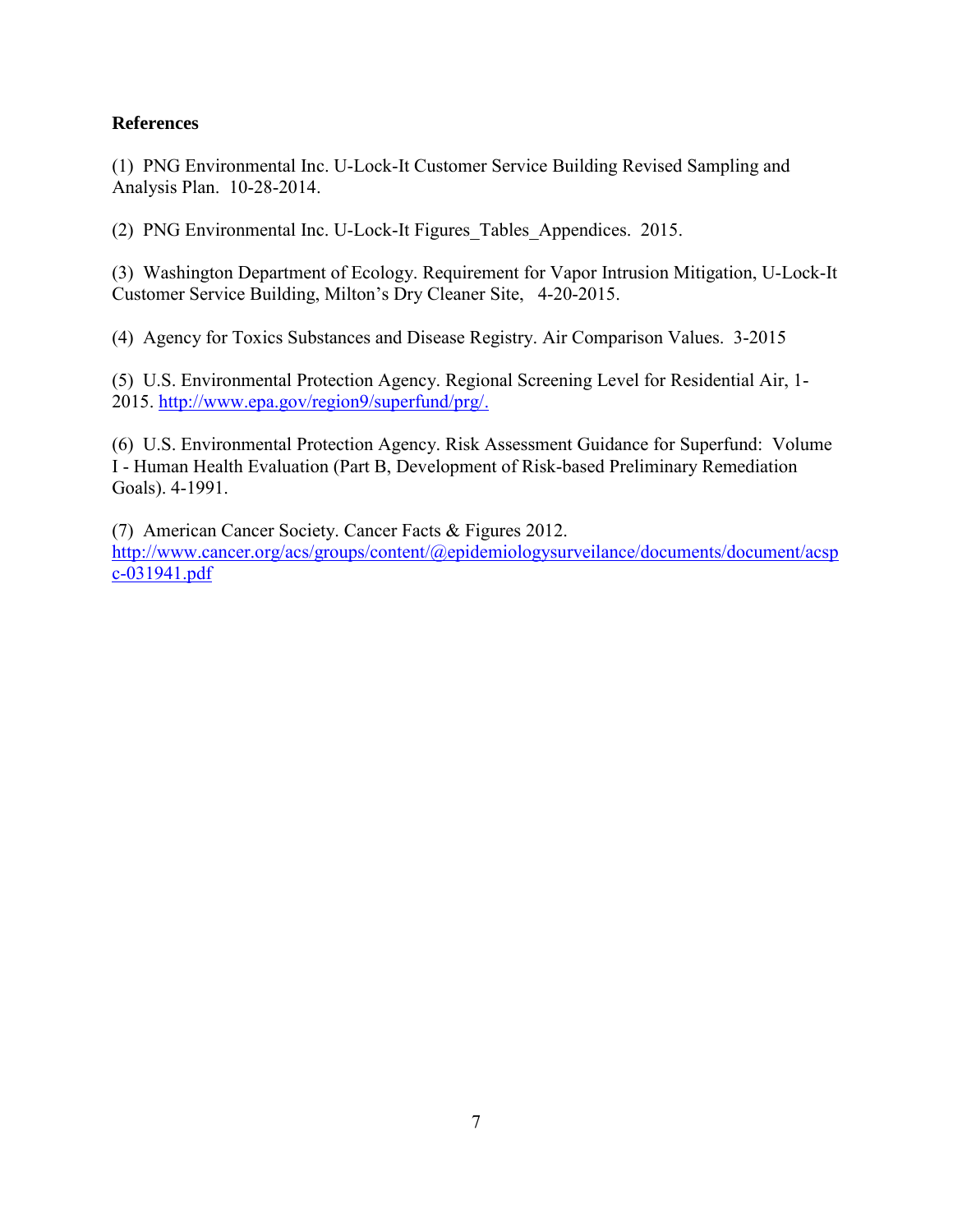## Table 1: Milton's Dry Cleaners, Vancouver, Washington, Comparison of Maximum Residential Indoor Air Levels to Health Comparison Values

|                          |                                                  | <b>Comparison Values</b> |                                                                     |           |              |                                    |                                  |
|--------------------------|--------------------------------------------------|--------------------------|---------------------------------------------------------------------|-----------|--------------|------------------------------------|----------------------------------|
| Chemical                 | Maximum<br>Concentration<br>(ug/m <sup>3</sup> ) | Non-Cancer               | Reference                                                           | Cancer    | Reference    | Possible<br>Chemical<br>of Concern | <b>Notes</b>                     |
| Tetrachloroethylene      | 35                                               | 41                       | Chronic, Intermediate<br>and Acute EMEG                             | 3.8       | <b>CREG</b>  | $NC - No$<br>$C - Yes$             | Detected in all seven<br>samples |
| Trichloroethylene        | $0.055$ J                                        | 2.1                      | Chronic and<br>Intermediate EMEG                                    | 0.24      | <b>CREG</b>  | $NC - No$<br>$C - No$              |                                  |
| 1,1-Dichloroethene       | 0.066 U                                          | 79                       | Intermediate EMEG                                                   | NA        | <b>NA</b>    | $NC - No$<br>$C - No$              |                                  |
| Cis-1,2-Dichloroethene   | $0.14$ U                                         | 790                      | Intermediate and<br>Acute EMEG for<br>$trans-1,2-$<br>dichlorethene | <b>NA</b> | <b>NA</b>    | $NC - No$<br>$C - No$              |                                  |
| Trans-1,2-Dichloroethene | $0.68$ U                                         | 790                      | Intermediate and<br><b>Acute EMEG</b>                               | NA        | <b>NA</b>    | $NC - No$<br>$C - No$              |                                  |
| Vinyl Chloride           | 0.044 U                                          | 77<br>1300               | Intermediate EMEG<br><b>Acute EMEG</b>                              | 0.11      | <b>CREG</b>  | $NC - No$<br>$C - No$              |                                  |
| 1,1,1-Trichloroethane    | 0.19 U                                           | 3800<br>11000            | Intermediate EMEG<br><b>Acute EMEG</b>                              | NA        | NA           | $NC - No$<br>$C - No$              |                                  |
| 1,1-Dichloroethane       | $0.14$ U                                         | 2400                     | Chronic EMEG for<br>1,2-Dichlorethane                               | 1.8       | EPA $RSL(1)$ | $NC - No$<br>$C - No$              |                                  |
| 1,2-Dichloroethane       | 0.28                                             | 2400                     | Chronic EMEG                                                        | 0.038     | <b>CREG</b>  | $NC - No$<br>$C - Yes$             | Detected in all seven<br>samples |
| Chloroethane             | 0.054J                                           | 10000<br>40,000          | EPA RfC $(1)$<br><b>Acute EMEG</b>                                  | <b>NA</b> | NA           | $NC - No$<br>$C - No$              |                                  |

(1) Environmental Protection Agency (EPA) Regional Screening Level for Residential Air (January 2015)

Acute (14 days or less), intermediate (15 to 365 days), chronic (more than 365 days)

EMEGs - environmental media evaluation guides (EMEGs), CREG - cancer risk evaluation guides (CREGs), RfC - reference concentration NA - not available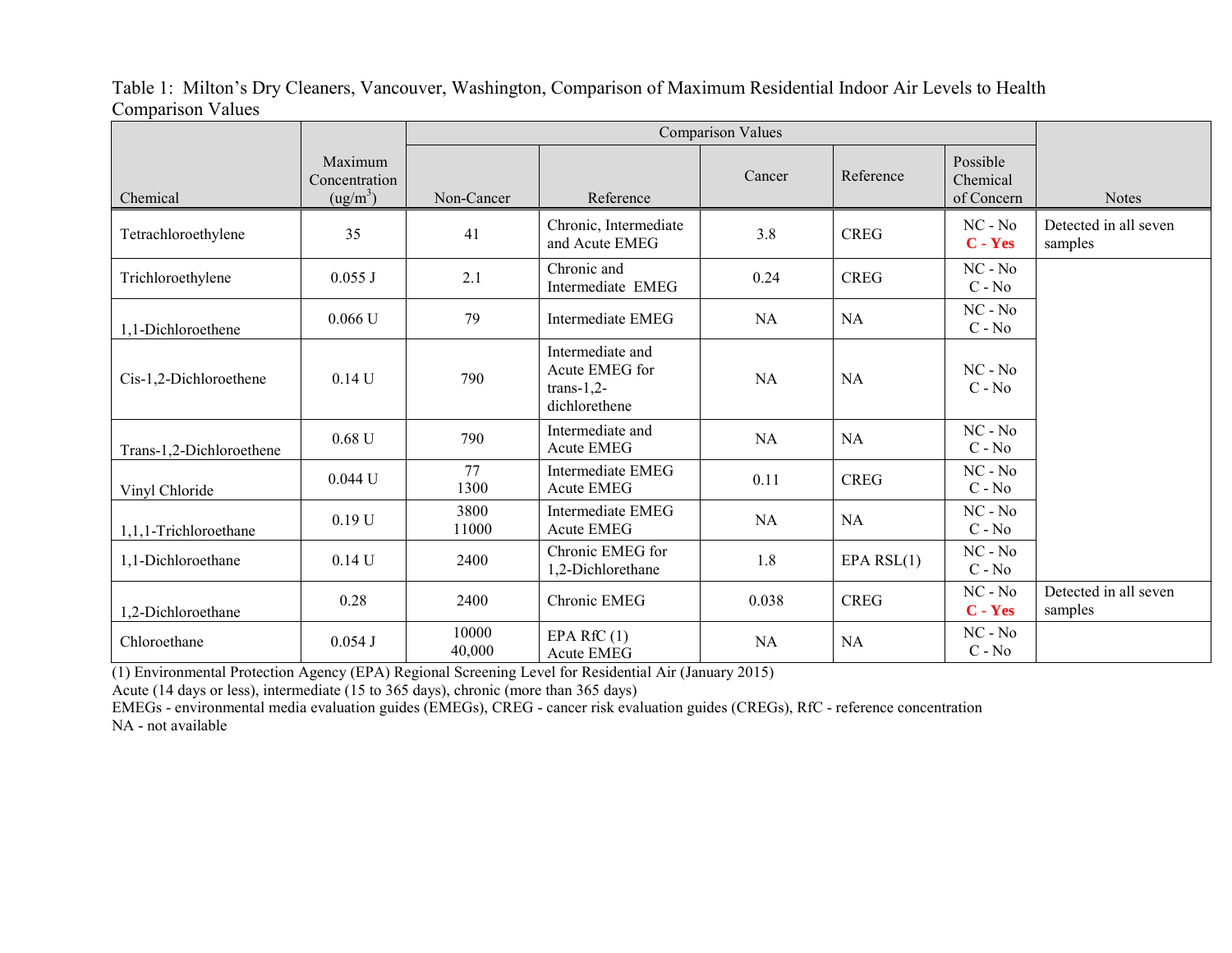Table 2: Milton's Dry Cleaners, Vancouver, Washington, Exposure Assumptions for U-Lock-It Building

|            | $Ca \times IR \times EF \times ED$ |
|------------|------------------------------------|
| ID.<br>$=$ |                                    |
|            | $\overline{R}$ W v $\Delta T$      |

RME - reasonable maximum exposure CTE - central tendency exposure

| 's Dry Cleaners, Vancouver, Washington,                                                                                             |                                            |                             |            |            |
|-------------------------------------------------------------------------------------------------------------------------------------|--------------------------------------------|-----------------------------|------------|------------|
|                                                                                                                                     |                                            |                             | <b>RME</b> | <b>CTE</b> |
|                                                                                                                                     |                                            |                             | calculated | calculated |
|                                                                                                                                     | $Ca = concentration in air (mg/m3)$        |                             |            |            |
|                                                                                                                                     | $IR = inhalation rate (m3/day)$            | Child Birth to $<$ 1 yr     | 12.8       | 8          |
| $ID =$                                                                                                                              |                                            | Child 1 to $<$ 2 yr         | 9.2        | 5.4        |
| <b>BW</b> x AT                                                                                                                      |                                            | Child 2 to $< 6 \text{ yr}$ | 13.8       | 10.1       |
|                                                                                                                                     |                                            | Child 6 to $<$ 11 yr        | 16.6       | 12         |
|                                                                                                                                     |                                            | Child 11 to $\leq$ 16 yr    | 21.9       | 15.2       |
|                                                                                                                                     |                                            | Child 16 to $\leq$ 21 yr    | 24.6       | 16.3       |
| easonable maximum exposure                                                                                                          |                                            | Adults $\geq$ 21 yr         | 19.4       | 14.7       |
| ntral tendency exposure                                                                                                             | $EF =$ exposure frequency (days/year)      |                             | 365        | 365        |
|                                                                                                                                     | $ED =$ exposure duration (years)           | Child Birth to $<$ 1 yr     |            |            |
|                                                                                                                                     |                                            | Child 1 to $<$ 2 yr         |            |            |
|                                                                                                                                     |                                            | Child 2 to $< 6 \text{ yr}$ |            |            |
| iptions for U-Lock-It Building<br>$ID = \text{inhaled dose (mg/kg/day)}$<br>Ca x IR x EF x ED<br>$\overline{BW}$ = body weight (kg) |                                            | Child 6 to $<$ 11 yr        |            |            |
|                                                                                                                                     |                                            | Child 11 to $\leq$ 16 yr    | 5          | 5          |
|                                                                                                                                     |                                            | Child 16 to $\leq$ 21 yr    | 5          | 5          |
|                                                                                                                                     |                                            | Adults $\geq$ 21 yr         | 12         | 12         |
|                                                                                                                                     |                                            | Child Birth to $<$ 1 yr     | 7.8        | 7.8        |
|                                                                                                                                     |                                            | Child 1 to $<$ 2 yr         | 11.4       | 11.4       |
|                                                                                                                                     |                                            | Child 2 to $< 6 \text{ yr}$ | 17.4       | 17.4       |
|                                                                                                                                     |                                            | Child 6 to $<$ 11 yr        | 31.8       | 31.8       |
|                                                                                                                                     |                                            | Child 11 to $\leq$ 16 yr    | 56.8       | 56.8       |
|                                                                                                                                     |                                            | Child 16 to $\leq$ 21 yr    | 71.6       | 71.6       |
|                                                                                                                                     |                                            | Adults $\geq$ 21 yr         | 80         | 80         |
|                                                                                                                                     | $AT = \text{averaging time (days) cancer}$ |                             | 28470      | 28470      |
|                                                                                                                                     | <b>Inhalation Cancer Slope Factor</b>      |                             |            |            |

| Chemical                                                                       | Maximum<br>Concentrati<br>on $(ug/m3)$ | Unit Risk <sup>a</sup> | Inhalation<br>Cancer Slope<br>Factor (mg/kg-<br>$day)^b$ |  |  |
|--------------------------------------------------------------------------------|----------------------------------------|------------------------|----------------------------------------------------------|--|--|
| Tetrachloroethylene                                                            | 35                                     | 2.6E-07                | 0.00091                                                  |  |  |
| 1,2-Dichloroethane                                                             | 0.34                                   | $2.6E-0.5$             | 0.091                                                    |  |  |
| air unit risk = risk per $\mu$ g/m3 = slope factor x 1/70 kg x 20m3/day x 10–3 |                                        |                        |                                                          |  |  |

<sup>b</sup> inhalation slope factor = unit risk x 70 kg x 1000/20m3 per day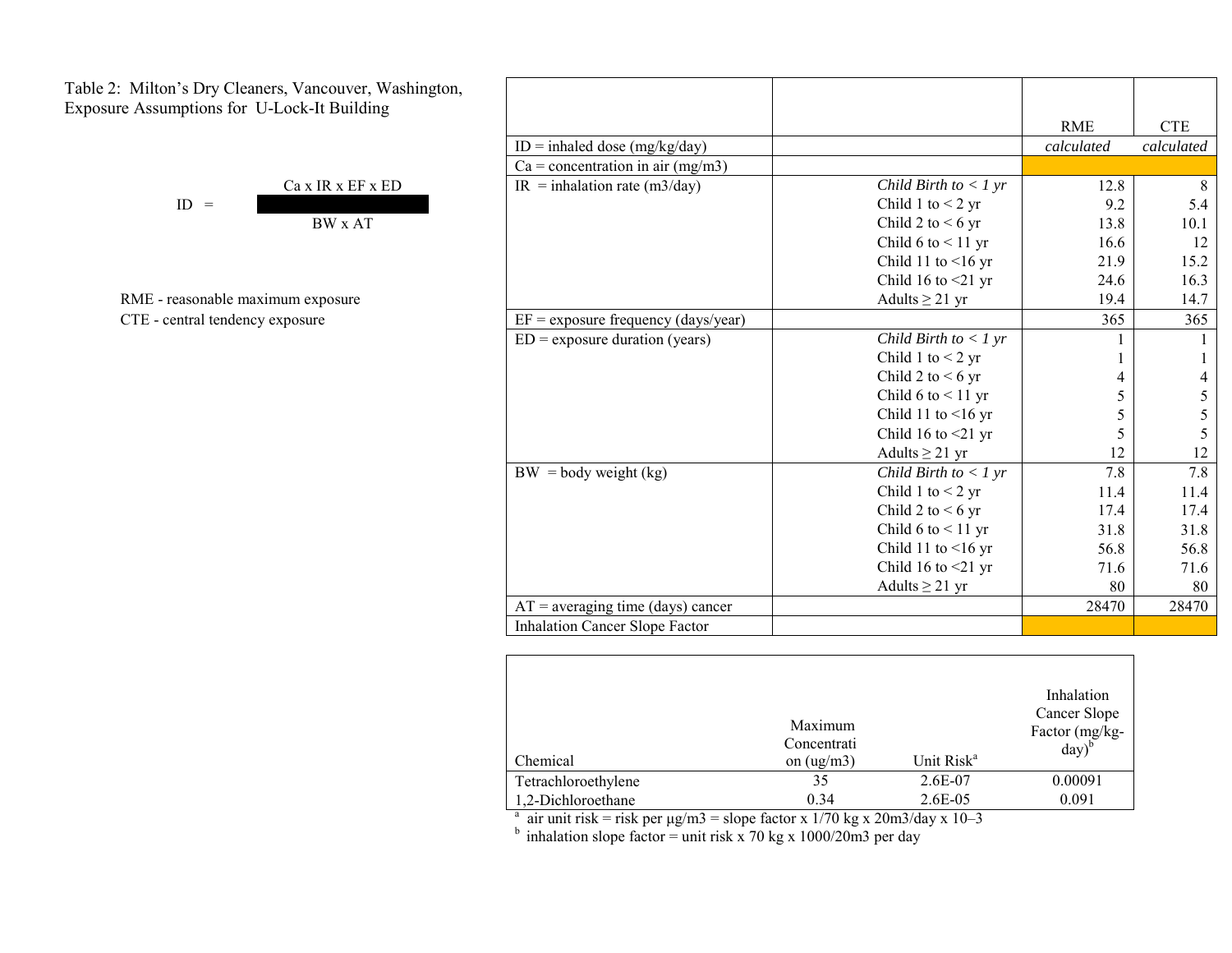## Table 3: Milton's Dry Cleaners, Vancouver, Washington, Cancer Risk Estimates

| <b>Total Risk for RME</b>  |                           |            |             |
|----------------------------|---------------------------|------------|-------------|
|                            | <b>PCE</b>                | $1,2$ -DCA | Total       |
| Cancer RME Risk            |                           |            |             |
| Child 6 wks to $\leq 1$ yr | 6.7E-07                   | 5.4E-07    | $1.2E - 06$ |
| Child 1 to $<$ 2 yr        | 3.3E-07                   | 2.6E-07    | 5.9E-07     |
| Child 2 to $\leq 6$ yr     | 1.3E-06                   | $1.0E-06$  | $2.3E-06$   |
| Child 6 to $\leq$ 11 yr    | 1.1E-06                   | 8.5E-07    | 1.9E-06     |
| Child 11 to $\leq$ 16 yr   | 7.9E-07                   | 6.3E-07    | 1.4E-06     |
| Child 16 to $\leq$ 21 yr   | 7.0E-07                   | 5.6E-07    | $1.3E-06$   |
| Adults $\geq$ 21 yr        | $1.2E-06$                 | 9.5E-07    | $2.1E-06$   |
|                            |                           |            |             |
|                            | <b>Total Risk for RME</b> | 3.3E-06    |             |

| <b>Total Risk for CTE</b>  |             |                           |           |
|----------------------------|-------------|---------------------------|-----------|
|                            | <b>PCE</b>  | $1,2$ -DCA                | Total     |
| <b>Cancer RME Risk</b>     |             |                           |           |
| Child 6 wks to $\leq 1$ yr | $4.2E - 07$ | 3.4E-07                   | 7.5E-07   |
| Child 1 to $<$ 2 yr        | 1.9E-07     | 1.5E-07                   | 3.5E-07   |
| Child 2 to $\leq 6$ yr     | 9.5E-07     | 7.6E-07                   | 1.7E-06   |
| Child 6 to $<$ 11 yr       | 7.7E-07     | $6.2E - 07$               | $1.4E-06$ |
| Child 11 to $\leq 16$ yr   | 5.5E-07     | 4.4E-07                   | 9.8E-07   |
| Child 16 to $\leq$ 21 yr   | 4.6E-07     | 3.7E-07                   | 8.4E-07   |
| Adults $\geq$ 21 yr        | 9.0E-07     | $7.2E - 07$               | 1.6E-06   |
|                            |             |                           |           |
|                            |             | <b>Total Risk for CTE</b> | 2.4E-06   |

RME – reasonable maximum exposure; CTE – central tendency exposure

PCE – tetrachloroethylene; 1,2-DCA – 1,2-Dichloroethylene

 $\le$  less than ;  $\ge$  greater than or equal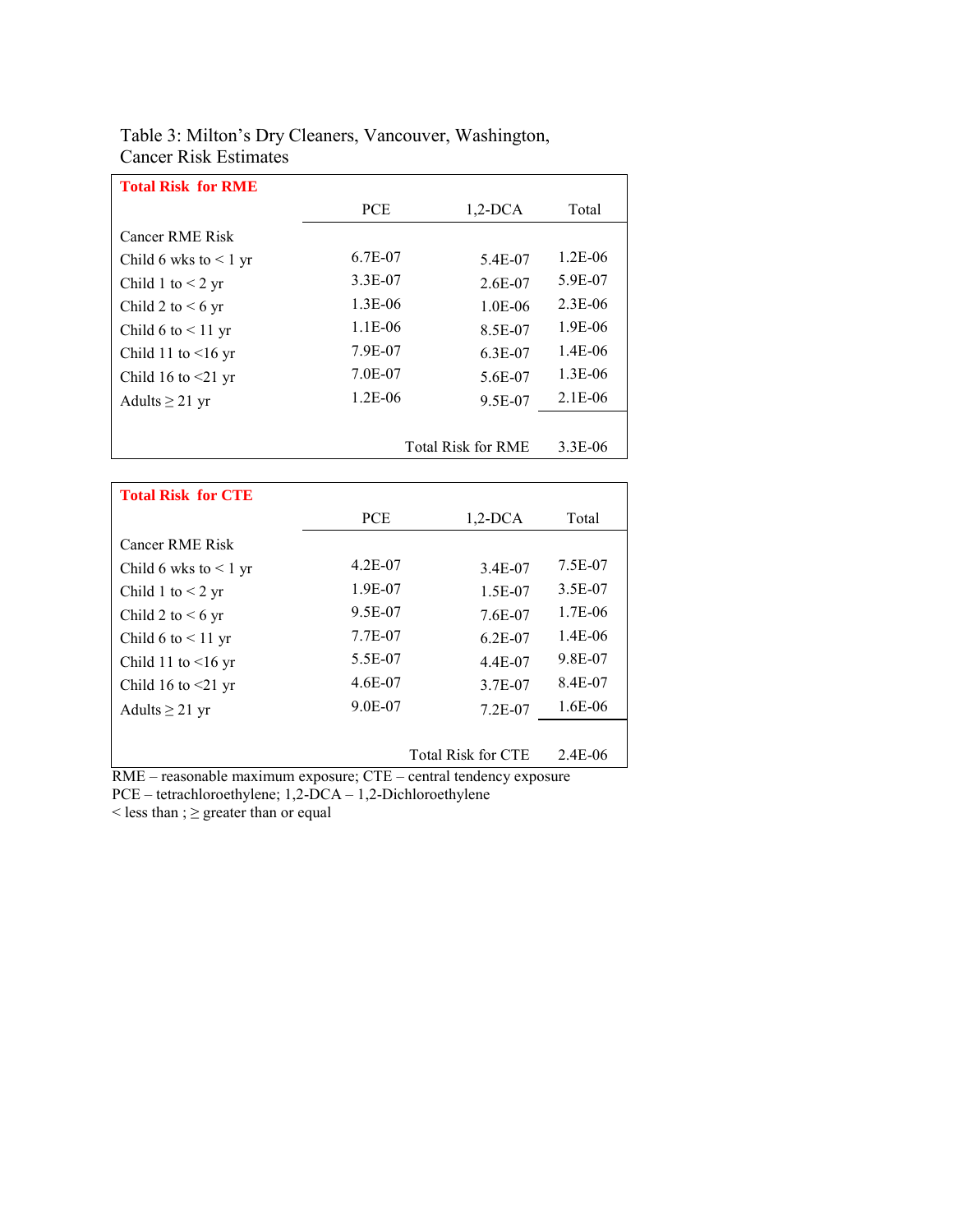

Figure 1: Milton's Dry Cleaners Site, Vancouver, Washington. Location Map